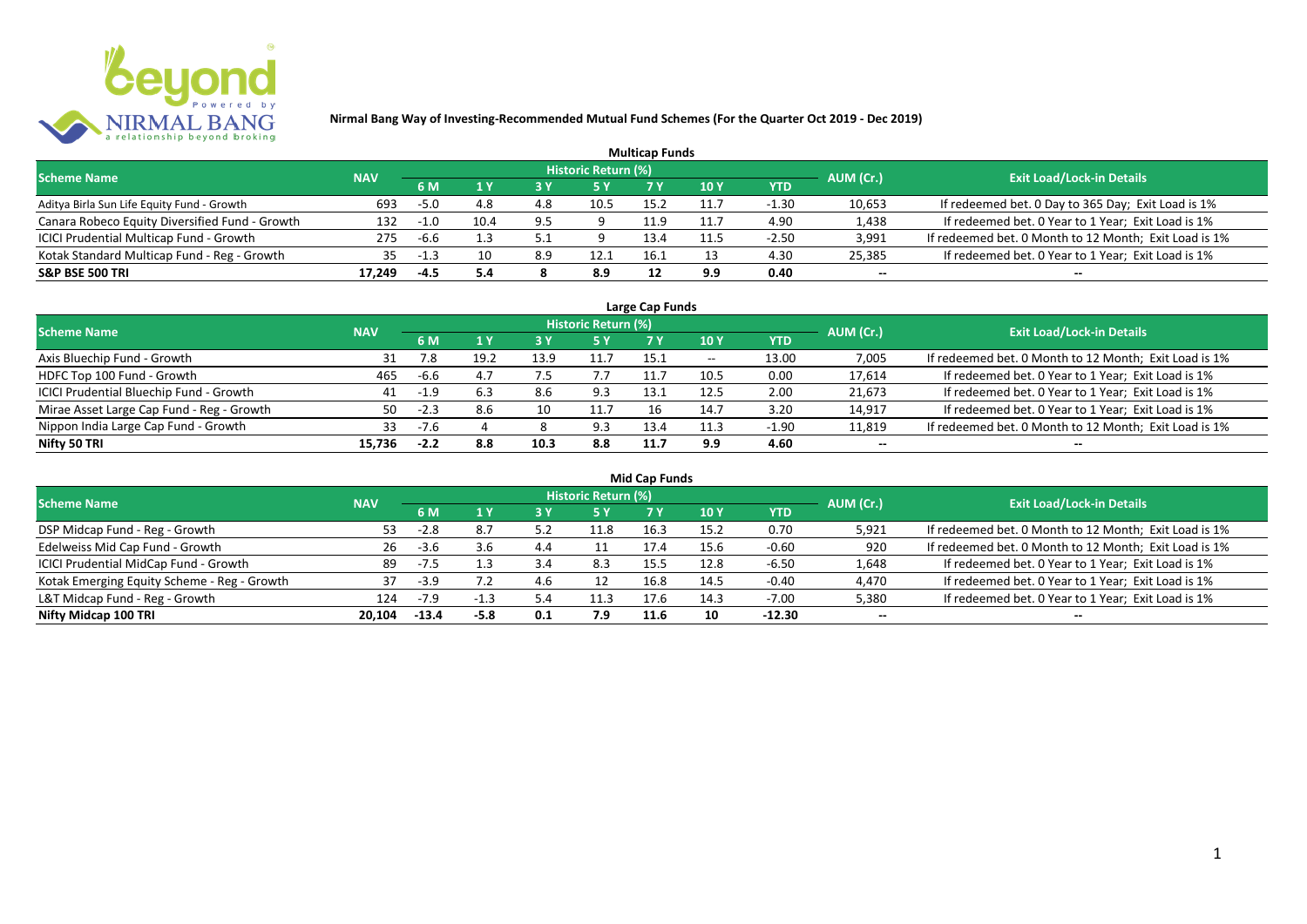

|                                                  |            |        |     |     |                            | Large & Midcap |      |         |           |                                                    |
|--------------------------------------------------|------------|--------|-----|-----|----------------------------|----------------|------|---------|-----------|----------------------------------------------------|
| <b>Scheme Name</b>                               | <b>NAV</b> |        |     |     | <b>Historic Return (%)</b> |                |      |         | AUM (Cr.) | <b>Exit Load/Lock-in Details</b>                   |
|                                                  |            | 6 M    |     |     | 5 Y                        |                |      | YTD     |           |                                                    |
| Canara Robeco Emerging Equities - Growth         | 89         | -4.8   |     |     | 12.9                       | 19.9           | 18.3 | 0.00    | 4.980     | If redeemed bet. 0 Year to 1 Year; Exit Load is 1% |
| Invesco India Growth Opportunities Fund - Growth |            | -0.6   |     |     |                            | 14.7           | 12.4 | 3.30    | 1,659     | If redeemed bet. 0 Year to 1 Year; Exit Load is 1% |
| Principal Emerging Bluechip Fund - Growth        | 100        | $-3.6$ | 2.9 |     | 12.5                       | 18.3           | 14.8 | $-1.50$ | 2,057     | If redeemed bet. 0 Year to 1 Year; Exit Load is 1% |
| NIFTY Large Midcap 250 TRI                       | 6.798      | -6.4   |     | 6.8 | 9.8                        | 13.5           |      | $-2.80$ | $- -$     | $- -$                                              |

| <b>Focused Funds</b>             |            |     |      |     |                            |      |       |      |           |                                                       |  |  |
|----------------------------------|------------|-----|------|-----|----------------------------|------|-------|------|-----------|-------------------------------------------------------|--|--|
| <b>Scheme Name</b>               | <b>NAV</b> |     |      |     | <b>Historic Return (%)</b> |      |       |      | AUM (Cr.) | <b>Exit Load/Lock-in Details</b>                      |  |  |
|                                  |            | 6 M |      |     | 5 Y                        |      | 10 Y  | YTD  |           |                                                       |  |  |
| Axis Focused 25 Fund - Growth    | 29.        | 5.6 |      |     | 13.8                       | 14.9 | $- -$ | 7.60 | 7,841     | If redeemed bet. 0 Month to 12 Month; Exit Load is 1% |  |  |
| SBI Focused Equity Fund - Growth | 142        | 0.4 | 13.7 | 9.9 | 11.8                       |      |       | 7.20 | 5,127     | If redeemed bet. 0 Year to 1 Year; Exit Load is 1%    |  |  |
| <b>S&amp;P BSE 500 TRI</b>       | 17,249     |     | 5.4  |     | 8.9                        |      | 9.9   | 0.40 | $-$       | $-$                                                   |  |  |

| <b>Small Cap Funds</b>                         |            |         |        |                     |      |                   |       |            |           |                                                    |  |  |  |
|------------------------------------------------|------------|---------|--------|---------------------|------|-------------------|-------|------------|-----------|----------------------------------------------------|--|--|--|
| <b>Scheme Name</b>                             | <b>NAV</b> |         |        | Historic Return (%) |      |                   |       |            | AUM (Cr.) | <b>Exit Load/Lock-in Details</b>                   |  |  |  |
|                                                |            |         |        |                     | 5 Y  | 7 Y               | 710Y  | <b>YTD</b> |           |                                                    |  |  |  |
| Franklin India Smaller Companies Fund - Growth | 48         | -11.9   | $-5.3$ | $-0.5$              | 8.3  | 17.6              | 15.5  | $-8.60$    | 7,005     | If redeemed bet. 0 Year to 1 Year; Exit Load is 1% |  |  |  |
| HDFC Small Cap Fund - Growth                   | 38         | -15.4   | $-8.3$ | 6.1                 | 10.5 | 14.2              | 12.3  | -11.90     | 8,845     | If redeemed bet. 0 Year to 1 Year; Exit Load is 1% |  |  |  |
| L&T Emerging Businesses Fund - Reg - Growth    | 22         | $-11.7$ | $-8.4$ |                     | 11.5 | $\hspace{0.05cm}$ | $- -$ | $-12.50$   | 5,985     | If redeemed bet. 0 Year to 1 Year; Exit Load is 1% |  |  |  |
| SBI Small Cap Fund - Growth                    |            | $-2.2$  | 4.7    | 9.4                 | 16.7 |                   | 17.6  | 0.80       | 2,413     | If redeemed bet. 0 Year to 1 Year; Exit Load is 1% |  |  |  |
| Nifty Smallcap 100 TRI                         | 6.586      | $-18.9$ | -9.4   | -4.6                | 2.8  |                   | 6.7   | $-15.90$   | $- -$     | --                                                 |  |  |  |

## **ELSS Schemes (Tax Saving u/s 80-C)**

| <b>Scheme Name</b>                            | <b>NAV</b> |        |        | <b>Historic Return (%)</b> |           |      |               |         | AUM (Cr.) | <b>Exit Load/Lock-in Details</b> |
|-----------------------------------------------|------------|--------|--------|----------------------------|-----------|------|---------------|---------|-----------|----------------------------------|
|                                               |            | 6 M    |        |                            | <b>5Y</b> | 7 Y  | <b>10Y</b>    | YTD     |           |                                  |
| Aditya Birla Sun Life Tax Relief 96 - Growth  | 30         | -6.5   | 1.4    | 6.6                        |           | 15.2 | 11.5          | $-3.90$ | 8,562     | Nil                              |
| Axis Long Term Equity Fund - Growth           | 46         |        | 14.9   | 11.1                       | 12.7      | 18.4 | $\sim$ $\sim$ | 7.70    | 19,236    | Nil                              |
| IDFC Tax Advantage (ELSS) Fund - Reg - Growth |            | -8.6   | $-0.8$ | 6.3                        | 9.1       | 13.9 | 12.3          | $-5.00$ | 1,994     | Nil                              |
| Invesco India Tax Plan - Growth               | 50         | $-2.1$ |        |                            | 10.2      | 15.  | 13.5          | 1.40    | 859       | Nil                              |
| Mirae Asset Tax Saver Fund - Reg - Growth     | 17         | $-1.8$ | 9.1    | 11.6                       | $  \,$    | $-$  | $- -$         | 3.20    | 2,466     | Nil                              |
| <b>S&amp;P BSE 200 TRI</b>                    | 5.598      | $-3.5$ | 6.6    | 8.7                        | 9.2       | 12.2 | 10.1          | 1.70    | $- -$     | $- -$                            |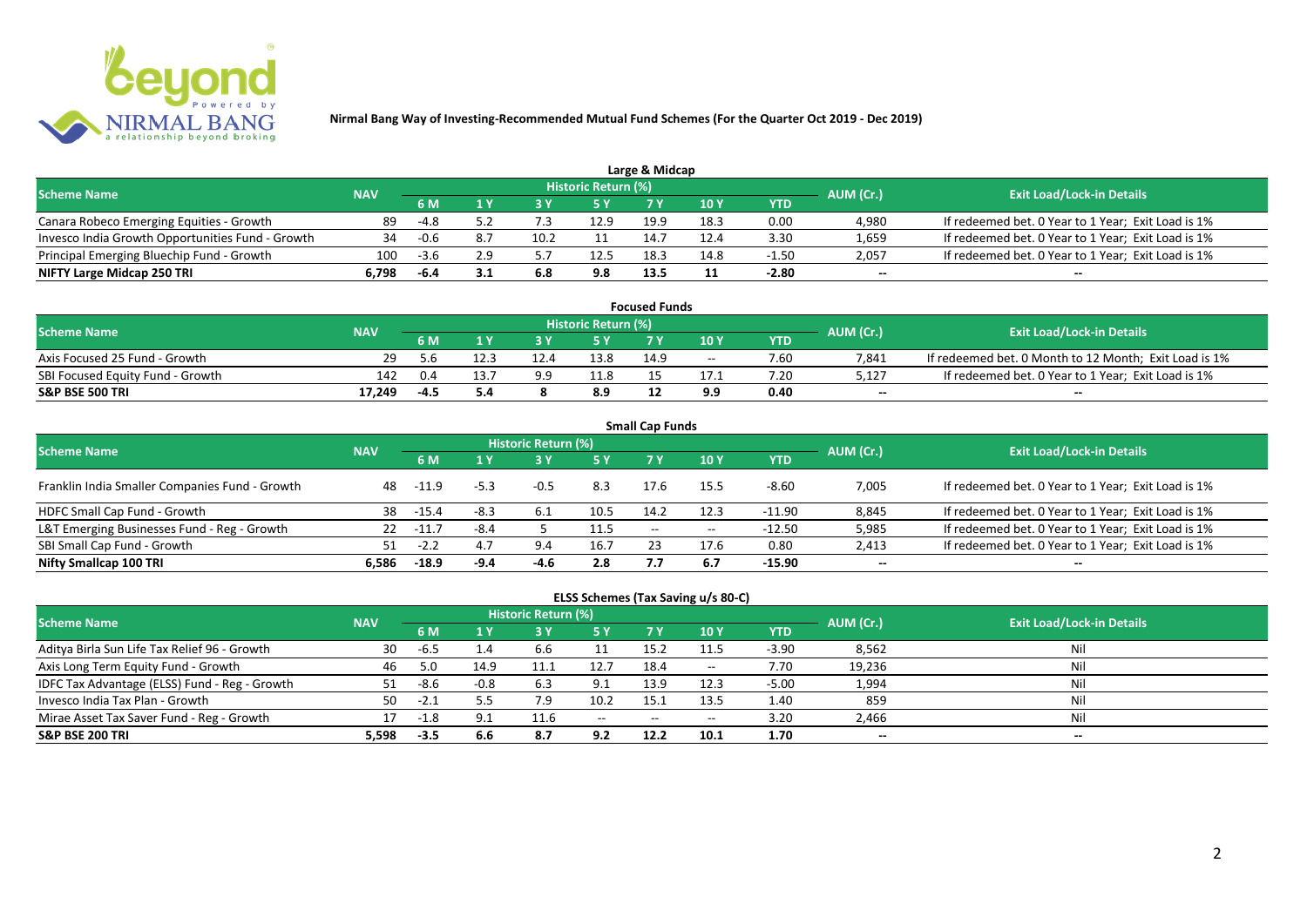

| <b>Contra/Value Fund</b>                  |            |        |     |                            |           |      |      |            |           |                                                    |  |  |  |
|-------------------------------------------|------------|--------|-----|----------------------------|-----------|------|------|------------|-----------|----------------------------------------------------|--|--|--|
| <b>Scheme Name</b>                        | <b>NAV</b> |        |     | <b>Historic Return (%)</b> |           |      |      |            | AUM (Cr.) | <b>Exit Load/Lock-in Details</b>                   |  |  |  |
|                                           |            | 6 M    |     |                            | <b>5Y</b> |      | 10Y  | <b>YTD</b> |           |                                                    |  |  |  |
| Kotak India EQ Contra Fund - Reg - Growth | 52         | $-1.4$ |     |                            | 10.2      | 12.7 |      | 3.20       | 819       | If redeemed bet. 0 Year to 1 Year; Exit Load is 1% |  |  |  |
| Invesco India Contra Fund - Growth        | 46         | -4.8   | 2.9 | 8.4                        |           | 15.  | 12.7 | $-1.70$    | 3,992     | If redeemed bet. 0 Year to 1 Year; Exit Load is 1% |  |  |  |
| UTI Value Opportunities Fund - Growth     | 59         | $-4.3$ | 3.6 | 4.9                        | 5.5       | ດ :  | 10.1 | 0.40       | 4,333     | If redeemed bet. 0 Year to 1 Year; Exit Load is 1% |  |  |  |
| Nippon India Value Fund - Growth          | 71         | -4.8   |     | 6.3                        |           | 12.3 | 10.7 | $-0.80$    | 2,902     | If redeemed bet. 0 Year to 1 Year; Exit Load is 1% |  |  |  |
| <b>S&amp;P BSE 500 TRI</b>                | 17.249     | -4.5   | 5.4 |                            | 8.9       | 12   | 9.9  | 0.40       | $- -$     | $- -$                                              |  |  |  |

| Sector/Thematic                                        |            |        |         |                            |      |      |                          |         |           |                                                    |  |  |  |
|--------------------------------------------------------|------------|--------|---------|----------------------------|------|------|--------------------------|---------|-----------|----------------------------------------------------|--|--|--|
| <b>Scheme Name</b>                                     | <b>NAV</b> |        |         | <b>Historic Return (%)</b> |      |      |                          |         | AUM (Cr.) | <b>Exit Load/Lock-in Details</b>                   |  |  |  |
|                                                        |            | 6 M    | 1Y      | 73 Y                       | 5 Y  | 7 Y  | 10Y                      | YTD     |           |                                                    |  |  |  |
| Canara Robeco Consumer Trends Fund - Reg -             | 40         | 3.6    | 17.8    | 10.9                       | 13.8 | 15.5 | 14.7                     | 6.80    | 354       | If redeemed bet. 0 Year to 1 Year; Exit Load is 1% |  |  |  |
| Growth                                                 |            |        |         |                            |      |      |                          |         |           |                                                    |  |  |  |
| Mirae Asset Great Consumer Fund - Growth               | 35         | 0.7    | 11.6    | 12                         | 12.5 | 15.8 | $\overline{\phantom{a}}$ | 1.30    | 873       | If redeemed bet. 0 Year to 1 Year; Exit Load is 1% |  |  |  |
| <b>ICICI Prudential Technology Fund - Growth</b>       | 58         | $-3.2$ | $-2.2$  | 14.4                       | 8.6  |      | 17.3                     | 2.50    | 450       | If redeemed bet. 0 Day to 15 Day; Exit Load is 1%  |  |  |  |
| Nippon India Pharma Fund - Growth                      | 138        | $-9.3$ | $-10.6$ | $-1.6$                     | 3.2  | 11.3 | 14.5                     | $-7.50$ | 2,377     | If redeemed bet. 0 Year to 1 Year; Exit Load is 1% |  |  |  |
| ICICI Prudential Banking and Financial Services Fund - | 61         | $-6.4$ |         |                            | 14.4 | 17.5 | 15.9                     | 0.70    | 3,102     |                                                    |  |  |  |
| Retail - Growth                                        |            |        |         | 10                         |      |      |                          |         |           | If redeemed bet. 0 Day to 15 Day; Exit Load is 1%  |  |  |  |
| <b>S&amp;P BSE 500 TRI</b>                             | 17.249     | -4.5   | 5.4     | 8                          | 8.9  | 12   | 9.9                      | 0.40    | --        | $- -$                                              |  |  |  |

| <b>Dynamic Asset Allocation Funds</b>            |            |        |      |                            |           |                          |                 |            |           |                                                         |  |  |  |
|--------------------------------------------------|------------|--------|------|----------------------------|-----------|--------------------------|-----------------|------------|-----------|---------------------------------------------------------|--|--|--|
| <b>Scheme Name</b>                               | <b>NAV</b> |        |      | <b>Historic Return (%)</b> |           |                          |                 |            | AUM (Cr.) | <b>Exit Load/Lock-in Details</b>                        |  |  |  |
|                                                  |            | 6 M    | 1 Y  | 7 3 Y                      | <b>5Y</b> | 7 Y                      | 10 <sub>Y</sub> | <b>YTD</b> |           |                                                         |  |  |  |
| ICICI Prudential Balanced Advantage Fund - Reg - | 36         | 1.9    | 9.5  | 7.4                        | 9         | 12.1                     | 11.9            | 4.70       | 27,468    | If redeemed bet. 0 Year to 1 Year; Exit Load is 1%      |  |  |  |
| Growth                                           |            |        |      |                            |           |                          |                 |            |           |                                                         |  |  |  |
| Invesco India Dynamic Equity Fund - Growth       | 29         | 1.4    | 5.8  | 7. 1                       | 8.1       | 11.9                     | 10.6            | 5.20       | 908       | If redeemed bet. 0 Month to 3 Month; Exit Load is 0.25% |  |  |  |
| Nippon India Balanced Advantage Fund - Growth    | 90         | $-0.9$ | 6.5  |                            | 8.5       | 11.                      | 10.5            | 3.40       | 2,314     | If redeemed bet. 0 Month to 12 Month; Exit Load is 1%   |  |  |  |
| SBI Dynamic Asset Allocation Fund - Reg - Growth | 13         | -0.8   | 2.9  | 6.9                        | $- -$     | $\overline{\phantom{a}}$ | $- -$           | 1.40       | 683       | If redeemed bet. 0 Month to 12 Month; Exit Load is 1%   |  |  |  |
| NIFTY 50 Hybrid Composite Debt 65:35 Index       | 9.963      | 1.0    | 10.8 | 9.3                        |           | 10.8                     | 9.5             | 6.30       | $- -$     | $- -$                                                   |  |  |  |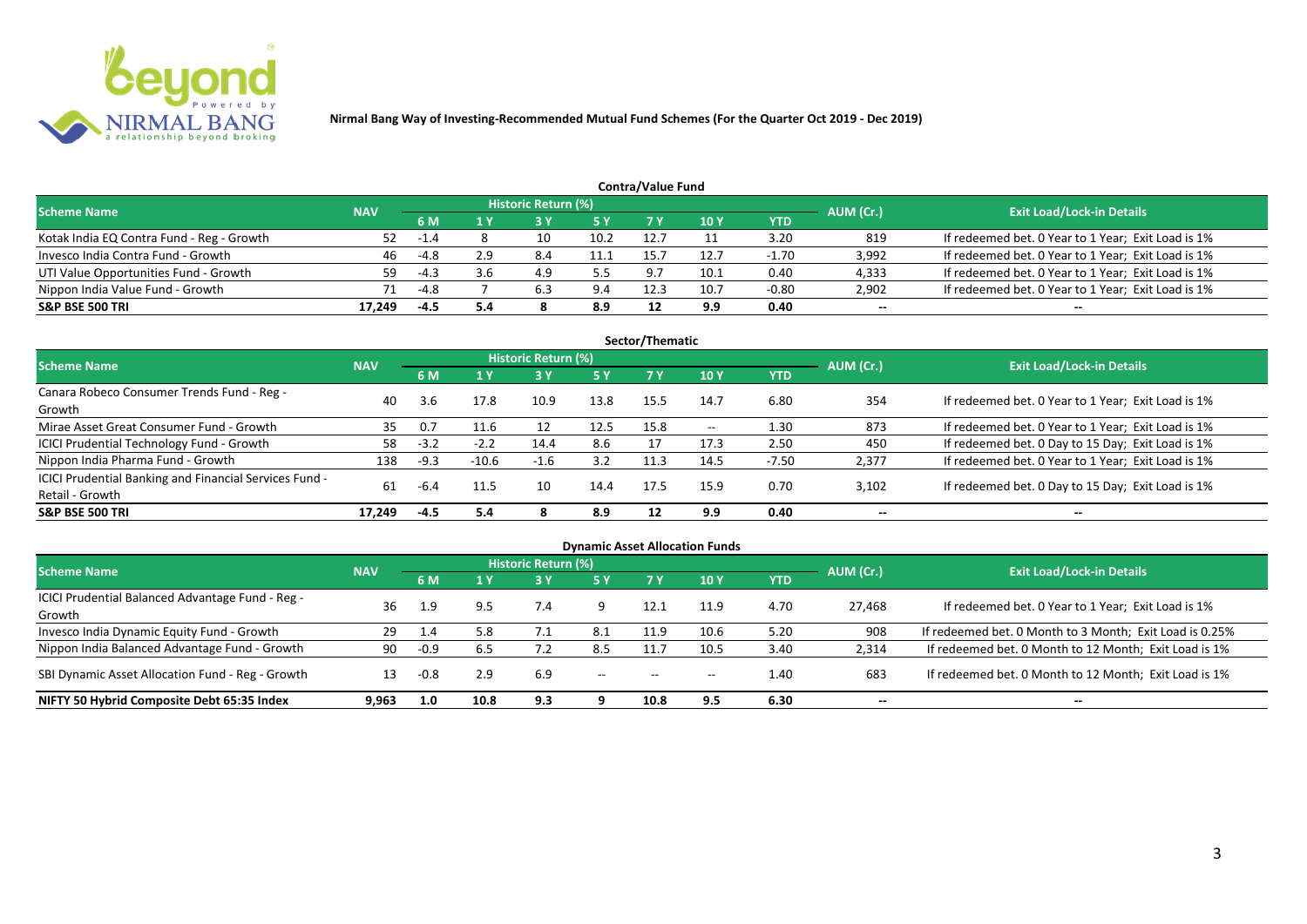

| <b>Hybrid Aggressive</b> |            |      |     |       |                            |       |            |        |                                                       |  |  |  |  |
|--------------------------|------------|------|-----|-------|----------------------------|-------|------------|--------|-------------------------------------------------------|--|--|--|--|
|                          |            |      |     |       |                            |       |            |        | <b>Exit Load/Lock-in Details</b>                      |  |  |  |  |
|                          | 6 M        |      |     | 5 Y   |                            | 10Y   | <b>YTD</b> |        |                                                       |  |  |  |  |
| 52                       | -3.4       | 6.8  | 4.4 | 5.3   | 9.4                        | 8.7   | 1.70       | 21,076 | If redeemed bet. 0 Year to 1 Year; Exit Load is 1%    |  |  |  |  |
| 129                      | $-4.2$     |      | 6.6 | 9.3   | 13.7                       | 13.1  | 0.60       | 23,288 | If redeemed bet. 0 Year to 1 Year; Exit Load is 1%    |  |  |  |  |
| 15                       | -1.8       | 8.2  | 8.6 | $- -$ | $- -$                      | $- -$ | 3.20       | 2,590  | If redeemed bet. 0 Year to 1 Year; Exit Load is 1%    |  |  |  |  |
| 138                      | 3.2        | 13.5 | 8.8 | 10.8  | 14.8                       | 11.8  | 7.30       | 29,354 | If redeemed bet. 0 Month to 12 Month; Exit Load is 1% |  |  |  |  |
| 158                      | 0.4        | 9.6  | 7.b | 9.8   | 12.9                       | 12.2  | 5.10       | 2,488  | If redeemed bet. 0 Year to 1 Year; Exit Load is 1%    |  |  |  |  |
| 9.963                    | 1.0        | 10.8 | 9.3 |       | 10.8                       | 9.5   | 6.30       | $- -$  | --                                                    |  |  |  |  |
|                          | <b>NAV</b> |      |     |       | <b>Historic Return (%)</b> |       |            |        | AUM (Cr.)                                             |  |  |  |  |

| <b>Arbitrage Fund</b>                      |            |     |     |                            |                  |     |     |      |           |                                                         |  |  |  |
|--------------------------------------------|------------|-----|-----|----------------------------|------------------|-----|-----|------|-----------|---------------------------------------------------------|--|--|--|
| <b>Scheme Name</b>                         | <b>NAV</b> |     |     | <b>Historic Return (%)</b> |                  |     |     |      | AUM (Cr.) | <b>Exit Load/Lock-in Details</b>                        |  |  |  |
|                                            |            | L M | : M | 6 M                        | $\overline{1}$ Y |     |     | YTD  |           |                                                         |  |  |  |
| IDFC Arbitrage Fund - Reg - Growth         | 24         |     |     |                            | b.b              | b.4 | b.Z | 6.70 | 10,163    | If redeemed bet. 0 Month to 1 Month; Exit Load is 0.25% |  |  |  |
| Kotak Equity Arbitrage Fund - Reg - Growth |            | ь.  |     |                            |                  | h.4 |     | 6.50 | 15,630    | If redeemed bet. 0 Day to 30 Day; Exit Load is 0.25%    |  |  |  |
| Nippon India Arbitrage Fund - Growth       |            |     |     |                            |                  | b.b |     | 6.70 | 8,937     | If redeemed bet. 0 Month to 1 Month; Exit Load is 0.25% |  |  |  |

|                                          |            |        |     |                            |        | <b>Equity Saver</b> |       |            |           |                                                       |  |
|------------------------------------------|------------|--------|-----|----------------------------|--------|---------------------|-------|------------|-----------|-------------------------------------------------------|--|
| <b>Scheme Name</b>                       | <b>NAV</b> |        |     | <b>Historic Return (%)</b> |        |                     |       |            | AUM (Cr.) | <b>Exit Load/Lock-in Details</b>                      |  |
|                                          |            | 6 M    |     |                            | 5 Y    | 7V                  | 10Y   | <b>YTD</b> |           |                                                       |  |
| Axis Equity Saver Fund - Reg - Growth    | 13         |        | 8.5 |                            | $\sim$ | $- -$               | $- -$ | 5.50       | 765       | If redeemed bet. 0 Month to 12 Month; Exit Load is 1% |  |
| <b>HDFC Equity Savings Fund - Growth</b> |            | $-0.6$ | 4.6 | 6.2                        |        |                     | 8.9   | 2.70       | 4,823     | If redeemed bet. 0 Year to 1 Year; Exit Load is 1%    |  |
| Kotak Equity Savings Fund - Reg - Growth | 14         | 1.6    | 6.8 | 6.9                        | 7.6    | $- -$               | $- -$ | 4.00       | 1,950     | If redeemed bet. 0 Year to 1 Year; Exit Load is 1%    |  |
| CRISIL Hybrid 50+50 - Moderate Index*    | $- -$      |        |     |                            | --     | --                  | $- -$ | $- -$      | $- -$     | $- -$                                                 |  |

|                                    |            |     |              |                     |     | <b>Liquid Funds</b> |            |                 |           |                                  |
|------------------------------------|------------|-----|--------------|---------------------|-----|---------------------|------------|-----------------|-----------|----------------------------------|
| <b>Scheme Name</b>                 | <b>NAV</b> |     |              | Historic Return (%) |     |                     | <b>YTM</b> | Avg.            | AUM (Cr.) | <b>Exit Load/Lock-in Details</b> |
|                                    |            | 1 W | $\mathbf{w}$ | ∣ M                 | 3 M | 1Y                  |            | <b>Maturity</b> |           |                                  |
| Axis Liquid Fund - Growth          | 2,137      | 5.9 | 6.4          |                     |     |                     | 5.59       | 0.10            | 29,296    | Nil                              |
| IDFC Cash Fund - Reg - Growth      | 2,333      | 5.6 | 6.2          |                     | 5.8 | 6.9                 | 44.د       | $\sim$          | 11,945    | Nil                              |
| Kotak Liquid Scheme - Reg - Growth | 3,902      |     | 6.2          |                     | 5.8 |                     | 5.62       | 0.10            | 31,996    | Nil                              |
| <b>CRISIL Liquid Fund Index</b>    | $- -$      | b.1 | 6.6          |                     | 6.3 | $-$                 | $- -$      | $- -$           | $- -$     | $- -$                            |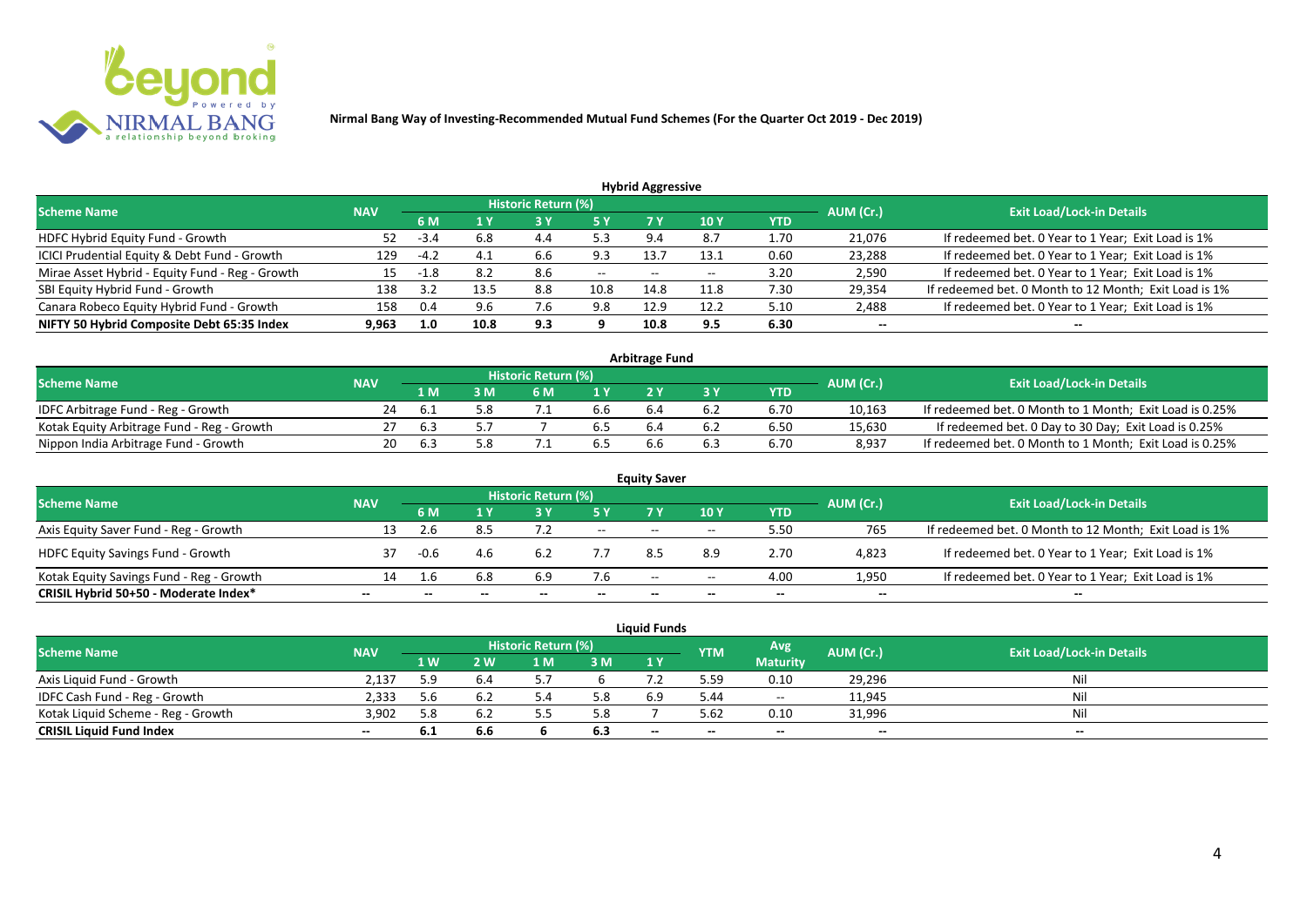

|                                               |            |      |     |                            |       | <b>Ultra Short Fund</b> |      |                 |                          |                                  |
|-----------------------------------------------|------------|------|-----|----------------------------|-------|-------------------------|------|-----------------|--------------------------|----------------------------------|
| <b>Scheme Name</b>                            | <b>NAV</b> |      |     | <b>Historic Return (%)</b> |       |                         | YTM  | Avg             | AUM (Cr.)                | <b>Exit Load/Lock-in Details</b> |
|                                               |            | 1 M  | sм  | 6 M                        | 1 Y   | 3Y                      |      | <b>Maturity</b> |                          |                                  |
| IDFC Ultra Short Term Fund - Reg - Growth     | 11         | b.b  | 7.9 |                            | 8.6   | $- -$                   | 6.15 | $\sim$          | 3,847                    | Nil                              |
| Sundaram Ultra Short Term Fund - Reg - Growth | 10         |      | 6.6 | $- -$                      | $- -$ | $-$                     | 6.05 | 0.43            | 192                      | Nil                              |
| L&T Ultra Short Term Fund - Growth            |            | 6.4  |     |                            | 8.2   |                         | 6.02 | $\sim$ $-$      | 2.462                    | Nil                              |
| <b>NIFTY Ultra Short Duration Debt Index</b>  | 3,941      | -6.7 | 7.6 |                            | 8.4   |                         | $-$  | $-$             | $\overline{\phantom{a}}$ | $- -$                            |

|                                                  |            |     |     |                            |                          | <b>Money Market Fund</b> |            |                 |           |                                  |
|--------------------------------------------------|------------|-----|-----|----------------------------|--------------------------|--------------------------|------------|-----------------|-----------|----------------------------------|
| <b>Scheme Name</b>                               | <b>NAV</b> |     |     | <b>Historic Return (%)</b> |                          |                          | <b>YTM</b> | Avg             | AUM (Cr.) | <b>Exit Load/Lock-in Details</b> |
|                                                  |            | 1 M | 3 M | 6 M                        | 1Y                       | 3Y                       |            | <b>Maturity</b> |           |                                  |
| Aditya Birla Sun Life Money Manager Fund - Reg - | 261        |     |     | 8.2                        | 8.7                      |                          | 6.04       | 0.45            |           | Nil                              |
| Growth                                           |            | 6.5 |     |                            |                          | 7.6                      |            |                 | 12,746    |                                  |
| Franklin India Savings Fund - Growth             | 36         |     | 8.8 | 8.6                        |                          |                          |            | $- -$           | 2,554     | Nil                              |
| Nippon India Money Market Fund - Growth          | 2.946      | 7.0 |     | 8.2                        | 8.7                      |                          | 6.11       | 0.38            | 3,074     | Nil                              |
| <b>CRISIL Liquid Fund Index</b>                  | $- -$      | 6.0 | 6.3 | 6.8                        | $\overline{\phantom{a}}$ | $- -$                    | --         | $- -$           | $-$       | $- -$                            |

|                                                 |            |      |     |                     |                                     | <b>Short Term Fund</b> |            |            |           |                                  |
|-------------------------------------------------|------------|------|-----|---------------------|-------------------------------------|------------------------|------------|------------|-----------|----------------------------------|
| <b>Scheme Name</b>                              | <b>NAV</b> |      |     | Historic Return (%) |                                     |                        | <b>YTM</b> | Avg        | AUM (Cr.) | <b>Exit Load/Lock-in Details</b> |
|                                                 |            | 1 M. | 3 M | 6 M                 | <b>3 Y</b><br>1Y<br><b>Maturity</b> |                        |            |            |           |                                  |
| Axis Short Term Fund - Growth                   |            |      |     | 9.7                 | 10.2                                |                        |            | 2.50       | 2,154     | Nil                              |
| HDFC Short Term Debt Fund - Growth              |            |      |     | 9.5                 | 10.1                                |                        | 7.45       | $- -$      | 8,296     | Nil                              |
| IDFC Bond Fund - Short Term Plan - Reg - Growth | 40         | 4.7  |     | 9.6                 | 10.7                                |                        | 6.96       | $\sim$ $-$ | 10,052    | Nil                              |
| Kotak Bond Short Term Plan - Reg - Growth       | 37         |      |     | 9.6                 | 10.4                                | 6.9                    | 7.51       | 2.60       | 9,607     | Nil                              |
| L&T Short Term Bond Fund - Reg - Growth         |            | 4.9  | a a | 9 A                 | 10.2                                |                        | 6.95       | $- -$      | 4,330     | Nil                              |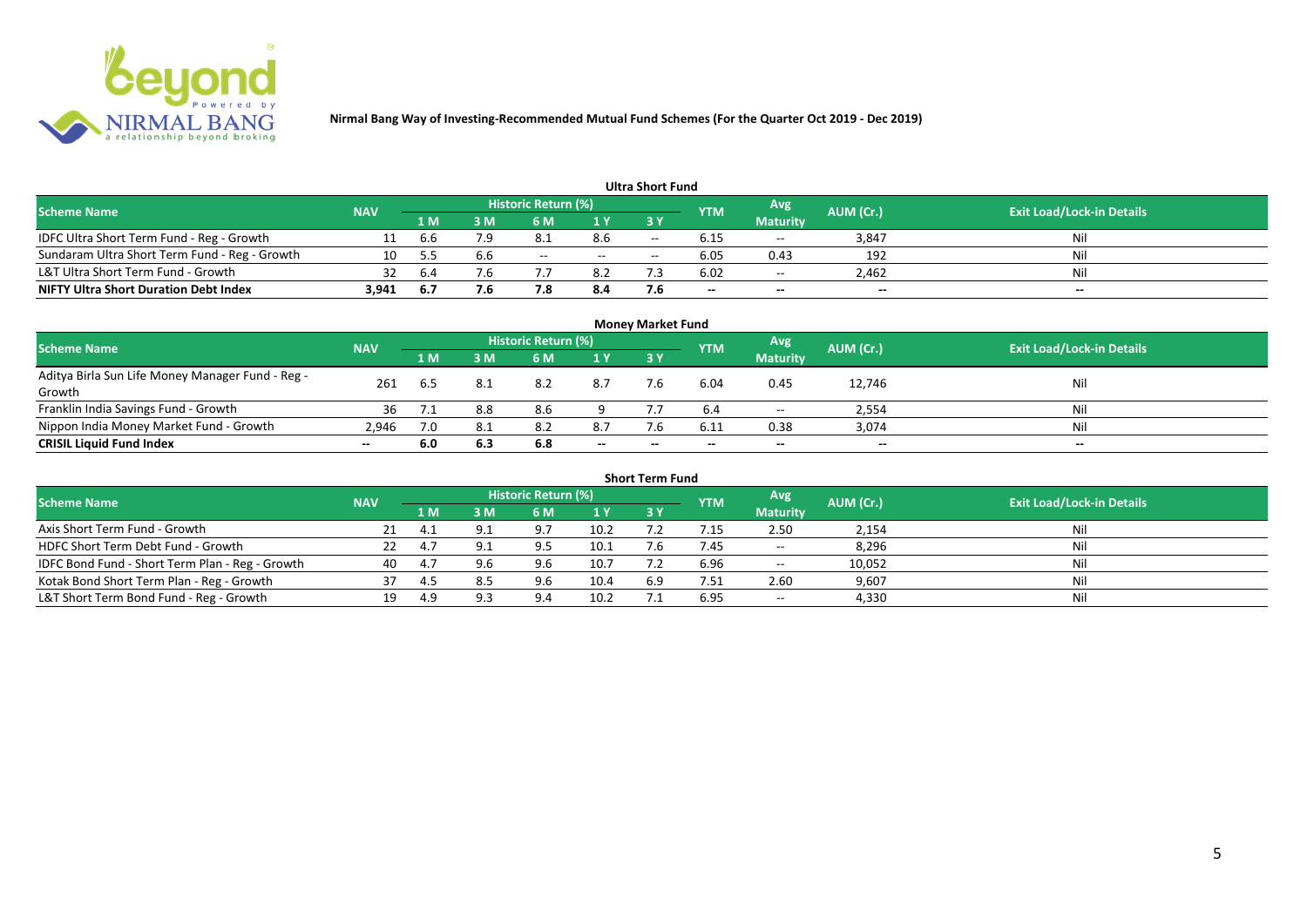

|                                           |                                                                     |      |                                  |     |                | <b>Low Duration Fund</b> |      |                 |       |     |
|-------------------------------------------|---------------------------------------------------------------------|------|----------------------------------|-----|----------------|--------------------------|------|-----------------|-------|-----|
| <b>Scheme Name</b>                        | Historic Return (%)<br>Avg<br>AUM (Cr.)<br><b>NAV</b><br><b>YTM</b> |      | <b>Exit Load/Lock-in Details</b> |     |                |                          |      |                 |       |     |
|                                           |                                                                     | 1 M  | : M                              | 6 M | 1 <sub>V</sub> |                          |      | <b>Maturity</b> |       |     |
| Axis Treasury Advantage Fund - Growth     | 2.185                                                               | .6.Z |                                  | 8.8 | 9.3            |                          | 6.67 | 0.83            | 1,925 | Ni. |
| Canara Robeco Savings Fund - Reg - Growth |                                                                     |      |                                  |     | 8.7            |                          | 6.33 | $\sim$          | 1,061 | Ni. |
| IDFC Low Duration Fund - Reg - Growth     |                                                                     |      |                                  |     | 8.9            |                          | 6.35 | $- -$           | 4.874 | Nii |

| <b>Banking &amp; PSU Bond Funds</b>            |            |     |      |                            |      |     |                |                 |                  |                                  |  |  |  |  |
|------------------------------------------------|------------|-----|------|----------------------------|------|-----|----------------|-----------------|------------------|----------------------------------|--|--|--|--|
| Scheme Name                                    | <b>NAV</b> |     |      | <b>Historic Return (%)</b> |      |     | <b>YTM</b>     | Avg             | <b>AUM (Cr.)</b> | <b>Exit Load/Lock-in Details</b> |  |  |  |  |
|                                                |            | 1 M | sм   |                            | 1 V  | 3 Y |                | <b>Maturity</b> |                  |                                  |  |  |  |  |
| HDFC Banking and PSU Debt Fund - Reg - Growth  |            |     |      | 10                         |      |     | .79            | $- -$           | 3.572            | Ni                               |  |  |  |  |
| Kotak Banking and PSU Debt Fund - Reg - Growth |            |     |      |                            | 11.8 |     |                | 3.61            | 2,621            | Nì                               |  |  |  |  |
| IDFC Banking & PSU Debt Fund - Reg - Growth    |            |     | 10.4 |                            |      |     | $^{\prime}.16$ | $- -$           | 9,715            | Nil                              |  |  |  |  |

| <b>Corporate Bond Funds</b>                         |            |        |     |                     |      |     |            |                 |           |                                                        |  |  |  |  |
|-----------------------------------------------------|------------|--------|-----|---------------------|------|-----|------------|-----------------|-----------|--------------------------------------------------------|--|--|--|--|
| <b>Scheme Name</b>                                  | <b>NAV</b> |        |     | Historic Return (%) |      |     | <b>YTM</b> | Avg'            | AUM (Cr.) | <b>Exit Load/Lock-in Details</b>                       |  |  |  |  |
|                                                     |            | 1 M    | រ M | 6 M                 | 1 Y  | 3Y  |            | <b>Maturity</b> |           |                                                        |  |  |  |  |
| ICICI Prudential Corporate Bond Fund - Reg - Growth | 20         | -5.0   | 8.6 | 9.6                 | 10.1 |     | 7.22       | 2.28            | 9,002     | Nil                                                    |  |  |  |  |
| L&T Triple Ace Bond Fund - Reg - Growth             | 50         | $-7.1$ |     | 15.5                | 14.3 | 6.2 | 7.62       | $\sim$ $\sim$   | 1.616     | If redeemed bet. 0 Month to 3 Month; Exit Load is 0.5% |  |  |  |  |
| Kotak Corporate Bond Fund - Std - Growth            | 2.596      |        |     |                     | 10.1 |     |            | 1.59            | 2,448     | Nil                                                    |  |  |  |  |

|                                            |            |       |     |                            |      | <b>Credit Risk Fund</b> |            |                 |           |                                                           |
|--------------------------------------------|------------|-------|-----|----------------------------|------|-------------------------|------------|-----------------|-----------|-----------------------------------------------------------|
| <b>Scheme Name</b>                         | <b>NAV</b> |       |     | <b>Historic Return (%)</b> |      |                         | <b>YTM</b> | Avg             | AUM (Cr.) | <b>Exit Load/Lock-in Details</b>                          |
|                                            |            | 1 M.  | 3 M | 6 M                        | '1 Y | 3 Y                     |            | <b>Maturity</b> |           |                                                           |
| ICICI Prudential Credit Risk Fund - Growth |            | - 8.1 |     | 8.4                        | 9.1  |                         | 10.29      | 1.78            | 10,918    | If redeemed bet. 0 Year to 1 Year; Exit Load is 1%        |
| Kotak Credit Risk Fund - Reg - Growth      |            |       | 8.9 | 8.8                        | 8.9  | 6.9                     | 9.78       | 2.57            | 4,736     | If redeemed bet. 0 Year to 1 Year; Exit Load is 1%        |
|                                            |            |       |     |                            |      |                         |            |                 |           | If redeemed bet. 0 Month to 12 Month; Exit Load is 3%, If |
| SBI Credit Risk Fund - Growth              |            |       |     | 4.9                        |      | 6.5                     | 9.69       | 2.42            | 5,239     | redeemed bet. 12 Month to 24 Month; Exit Load is 1.5%, If |
|                                            |            |       |     |                            |      |                         |            |                 |           | redeemed bet. 24 Month to 36 Month; Exit Load is 0.75%    |